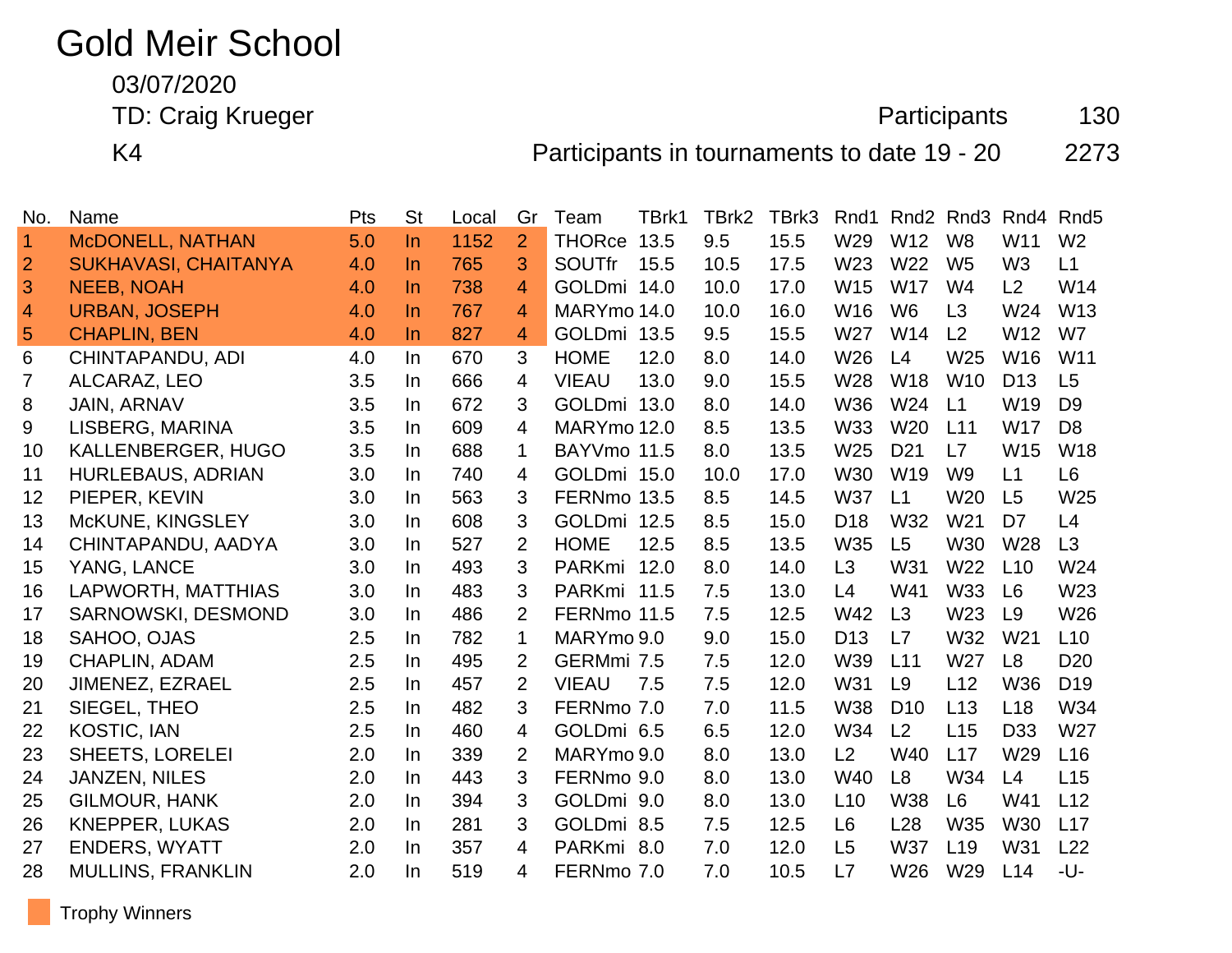| 29 | FENNELLY, BRENDEN             | 2.0 | In. | 397 | 3             | GOLDmi 7.0           | 6.0 | 12.0 | L1              | <b>W35</b>      | L28             | L23             | W41             |
|----|-------------------------------|-----|-----|-----|---------------|----------------------|-----|------|-----------------|-----------------|-----------------|-----------------|-----------------|
| 30 | <b>SCHOENROCK, DAYLEN</b>     | 2.0 | In. | 326 | 4             | PARKmi 7.0           | 6.0 | 10.0 | L11             | W39             | L14             | L26             | <b>W37</b>      |
| 31 | LENZ, AUGUST                  | 2.0 | In. | 243 | 4             | THORce 6.5           | 5.5 | 9.5  | L20             | L <sub>15</sub> | W39             | L27             | <b>W36</b>      |
| 32 | <b>MENON, PURVI</b>           | 2.0 | In. | 513 |               | <b>DIXON</b><br>5.0  | 5.0 | 8.0  | -U-             | L13             | L18             | W38             | W33             |
| 33 | JOYCE, PADDY                  | 1.5 | In. | 219 | 3             | FERNmo 9.0           | 8.0 | 12.5 | L9              | W42             | L16             | D <sub>22</sub> | L32             |
| 34 | ZIEGLER, DYLAN                | 1.5 | In. | 142 | 3             | PARKmi 6.5           | 5.5 | 9.0  | L22             | W36             | L24             | D <sub>37</sub> | L21             |
| 35 | KIMBLE, JAMESON               | 1.5 | In. | 100 | 2             | FERNmo 5.0           | 5.0 | 8.0  | L14             | L29             | L26             | D40             | -B-             |
| 36 | PORTER, JACK                  | 1.0 | In. | 255 | 3             | FERNmo 7.0           | 6.0 | 10.5 | L8              | L34             | W42             | L20             | L31             |
| 37 | <b>ONORATO, HENRY</b>         | 1.0 | In. | 100 | 3             | GOLDmi 6.5           | 5.5 | 9.5  | L12             | L27             | D <sub>38</sub> | D <sub>34</sub> | L30             |
| 38 | <b>SOLIS, AALIYAH BONILLA</b> | 1.0 | In. | 100 |               | <b>VIEAU</b><br>6.5  | 5.5 | 9.0  | L21             | L25             | D <sub>37</sub> | L32             | D42             |
| 39 | STOLLENWERK, HAZEL            | 1.0 | In. | 100 | 3             | FERNmo 6.0           | 5.0 | 8.5  | L <sub>19</sub> | L <sub>30</sub> | L31             | D42             | D <sub>40</sub> |
| 40 | SMITH, KYLE                   | 1.0 | In. | 100 | 3             | GOLDmi 5.5           | 4.5 | 7.5  | L24             | L23             | L41             | D <sub>35</sub> | D <sub>39</sub> |
| 41 | HAMMOND, MICHALE              | 1.0 | In  | 130 | $\mathcal{P}$ | SIALmi<br>5.0        | 5.0 | 8.0  | -U-             | L16             | W40             | L25             | L29             |
| 42 | <b>TAYLOR, TYLOR</b>          | 1.0 | In. | 100 | 4             | <b>GOLDmi</b><br>4.5 | 3.5 | 7.5  | L17             | L33             | L36             | D <sub>39</sub> | D <sub>38</sub> |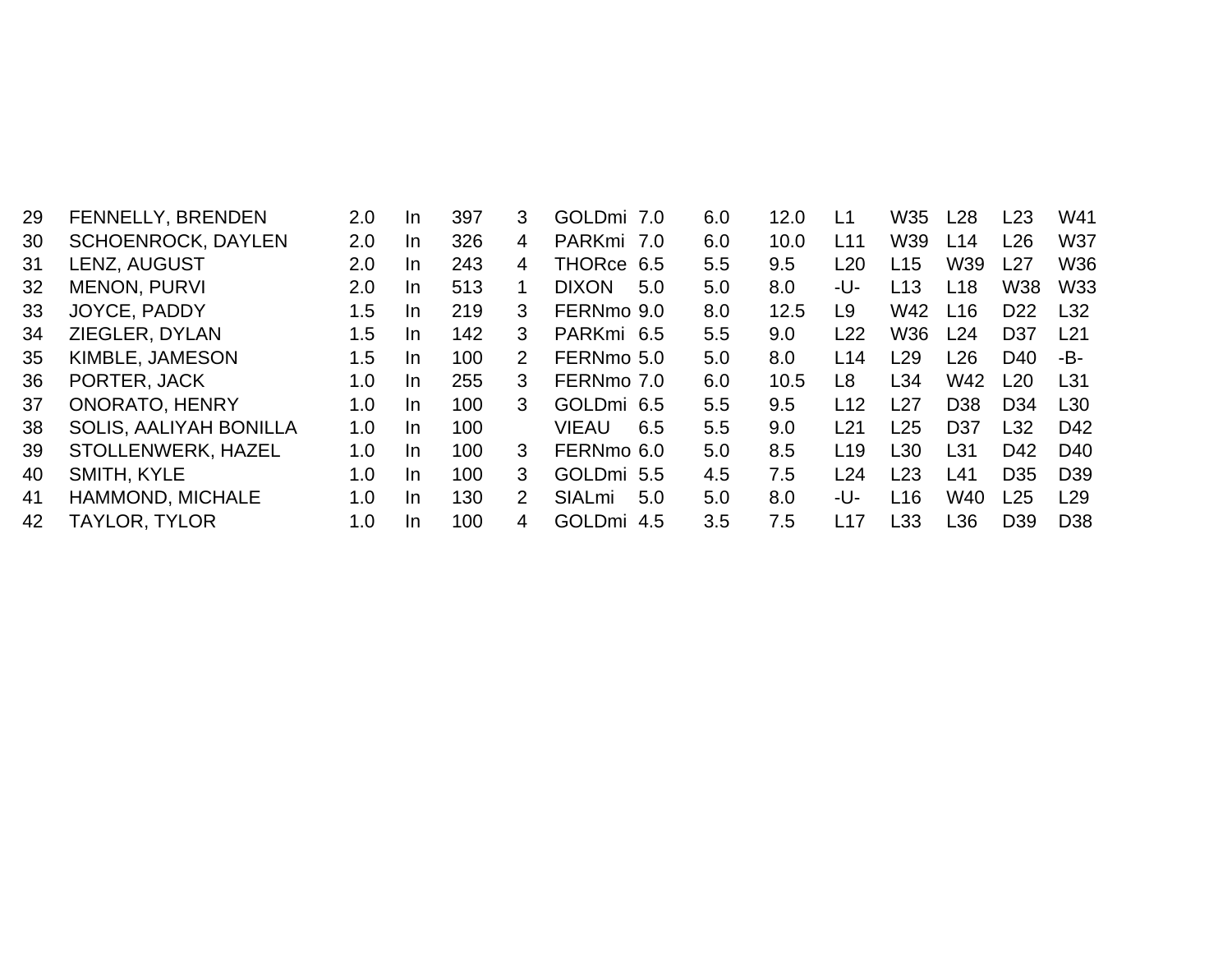## K7 Individual Standings

| No.            | Name                       | Pts | <b>St</b> | Local | Gr             | Team                     | TBrk1 | TBrk2 | TBrk3 | Rnd1            | Rnd <sub>2</sub> | Rnd <sub>3</sub> | Rnd4            | Rnd <sub>5</sub> |
|----------------|----------------------------|-----|-----------|-------|----------------|--------------------------|-------|-------|-------|-----------------|------------------|------------------|-----------------|------------------|
| $\overline{1}$ | PENNELL, ANDREW            | 5.0 | $\ln$     | 1145  | $\overline{7}$ | MUSKEG 15.0              |       | 11.0  | 18.0  | W <sub>6</sub>  | W16              | <b>W17</b>       | W <sub>5</sub>  | W <sub>3</sub>   |
| $\overline{2}$ | <b>WESLEY, HAYDEN</b>      | 5.0 | $\ln$     | 1241  | 6              | GOLDmi 14.0              |       | 10.0  | 17.0  | W <sub>20</sub> | W19              | W15              | W <sub>4</sub>  | W10              |
| 3              | <b>MEJIA, KEVIN</b>        | 4.0 | $\ln$     | 1057  | 6              | <b>UNITmi</b>            | 16.0  | 11.0  | 18.0  | <b>W37</b>      | W24              | W <sub>8</sub>   | W7              | L1               |
| $\overline{4}$ | <b>BELL, JAYDEN</b>        | 4.0 | $\ln$     | 1006  | 6              | <b>UNITmi</b>            | 15.0  | 10.0  | 16.5  | <b>W57</b>      | W <sub>9</sub>   | W13              | L <sub>2</sub>  | W28              |
| 5              | <b>VELAZCO, BRANDON</b>    | 4.0 | $\ln$     | 984   | 6              | <b>UNITmi</b>            | 14.0  | 9.0   | 17.0  | W29             | W25              | W14              | L1              | W24              |
| 6              | <b>GARCIA, JESUS</b>       | 4.0 | In        | 865   | $\overline{7}$ | <b>UNITmi</b>            | 13.5  | 8.5   | 15.0  | L1              | <b>W56</b>       | W26              | W <sub>19</sub> | W32              |
| 7              | HERVEY-PETERS, TRA-LYN     | 4.0 | In.       | 1136  | 7              | SILOmi                   | 13.0  | 9.0   | 15.0  | W30             | W22              | W39              | L3              | W14              |
| 8              | HILDEMAN, JONAH            | 4.0 | In        | 1153  | 6              | CUDAHY 13.0              |       | 9.0   | 15.0  | W44             | W26              | L3               | W22             | W13              |
| 9              | <b>JIMENEZ, RUBEN</b>      | 4.0 | In        | 911   | 7              | GOLDmi 12.0              |       | 8.0   | 14.0  | W <sub>53</sub> | L4               | <b>W50</b>       | W15             | W23              |
| 10             | HERVEY-PETERS, TRAMELL     | 4.0 | In        | 999   | 7              | SILOmi                   | 12.0  | 7.0   | 14.0  | W46             | W <sub>51</sub>  | W36              | <b>W18</b>      | L <sub>2</sub>   |
| 11             | SAYCOCIE, VITHARA          | 4.0 | In.       | 1156  | 6              | GOLDmi 11.0              |       | 8.0   | 13.0  | <b>W38</b>      | L17              | W45              | W16             | W <sub>21</sub>  |
| 12             | ROBINSON, XAVIER           | 4.0 | In.       | 1060  | 6              | GOLDmi 11.0              |       | 8.0   | 13.0  | W40             | L13              | <b>W38</b>       | W <sub>25</sub> | W18              |
| 13             | <b>DESPLAINES, CHARLIE</b> | 3.0 | In        | 869   | 5              | MCKIwa 14.0              |       | 10.0  | 16.0  | <b>W47</b>      | W12              | L4               | W37             | L8               |
| 14             | <b>MEYER, CALLUM</b>       | 3.0 | <b>In</b> | 849   | 6              | FERNmo 14.0              |       | 10.0  | 16.0  | W49             | W <sub>21</sub>  | L <sub>5</sub>   | <b>W17</b>      | L7               |
| 15             | COUTURE, GUSTAVO           | 3.0 | In        | 900   | 7              | FERNmo 14.0              |       | 9.0   | 16.0  | W42             | W28              | L2               | L <sub>9</sub>  | W45              |
| 16             | MIRANDA, DIEGO             | 3.0 | In        | 807   | 7              | <b>UNITmi</b>            | 14.0  | 9.0   | 15.5  | <b>W56</b>      | L1               | W29              | L11             | W48              |
| 17             | <b>SANDERS, JACK</b>       | 3.0 | In        | 886   | 6              | WHITwa                   | 14.0  | 9.0   | 15.0  | W63             | W <sub>11</sub>  | L1               | L14             | W44              |
| 18             | <b>CORONADO, ALEXIS</b>    | 3.0 | In        | 866   | 7              | <b>UNIT<sub>mi</sub></b> | 13.5  | 9.5   | 15.5  | W41             | W <sub>27</sub>  | W34              | L10             | L12              |
| 19             | ALCARAZ, JESUS             | 3.0 | In.       | 859   | 6              | <b>VIEAU</b>             | 13.0  | 8.0   | 14.0  | <b>W60</b>      | L2               | W40              | L6              | W38              |
| 20             | XIONG, WALTER              | 3.0 | In        | 808   | 7              | PARKmi                   | 13.0  | 8.0   | 13.0  | L2              | <b>W67</b>       | W27              | L21             | W39              |
| 21             | FLINT, KATE                | 3.0 | In.       | 900   | 6              | WHITwa 12.5              |       | 8.5   | 14.5  | W33             | L14              | <b>W48</b>       | W <sub>20</sub> | L11              |
| 22             | ACOSTA, ISAIAH             | 3.0 | In.       | 803   | $\overline{7}$ | <b>UNITmi</b>            | 12.0  | 8.0   | 12.5  | W61             | L7               | W46              | L <sub>8</sub>  | W40              |
| 23             | <b>CHAUDHURI, SHAUNAK</b>  | 3.0 | In        | 1090  | 5              | GRAFTO 11.5              |       | 7.5   | 13.5  | W43             | L36              | W32              | W31             | L9               |
| 24             | PUCHNER, BENEDICT          | 3.0 | In        | 753   | 6              | WHITwa 11.5              |       | 7.5   | 12.5  | <b>W58</b>      | L3               | W59              | <b>W36</b>      | L5               |
| 25             | <b>STARK, JOHNATHAN</b>    | 3.0 | In.       | 773   | 6              | MARYmo 11.5              |       | 7.5   | 12.5  | <b>W66</b>      | L <sub>5</sub>   | <b>W57</b>       | L12             | W37              |
| 26             | <b>ROBITAILLE, ETIENNE</b> | 3.0 | In        | 820   | 6              | GOLDmi 11.5              |       | 7.5   | 11.5  | <b>W67</b>      | L8               | L <sub>6</sub>   | W55             | W43              |
| 27             | XIONG, BRYAN               | 3.0 | <b>In</b> | 903   | 6              | MORSmi 11.0              |       | 8.0   | 13.0  | W35             | L18              | L20              | <b>W52</b>      | <b>W33</b>       |
| 28             | <b>WILLIAMS, JOSHUA</b>    | 3.0 | In.       | 754   | 7              | WHITwa 11.0              |       | 7.0   | 11.5  | W64             | L15              | W <sub>52</sub>  | W39             | L4               |
| 29             | FREUND, NOAH               | 3.0 | In.       | 647   | 5              | GOLDmi 10.5              |       | 6.5   | 11.5  | L5              | <b>W58</b>       | L <sub>16</sub>  | W59             | W51              |
| 30             | RICH, DESMOND              | 3.0 | <b>In</b> | 680   | 6              | FERNmo 9.0               |       | 5.0   | 9.5   | L7              | L <sub>59</sub>  | W61              | W42             | W36              |
| 31             | <b>WHEELER, KADEN</b>      | 3.0 | In        | 740   | $\overline{7}$ | GOLDmi 8.5               |       | 5.5   | 9.5   | L <sub>55</sub> | <b>W60</b>       | W42              | L23             | W46              |

Trophy Winners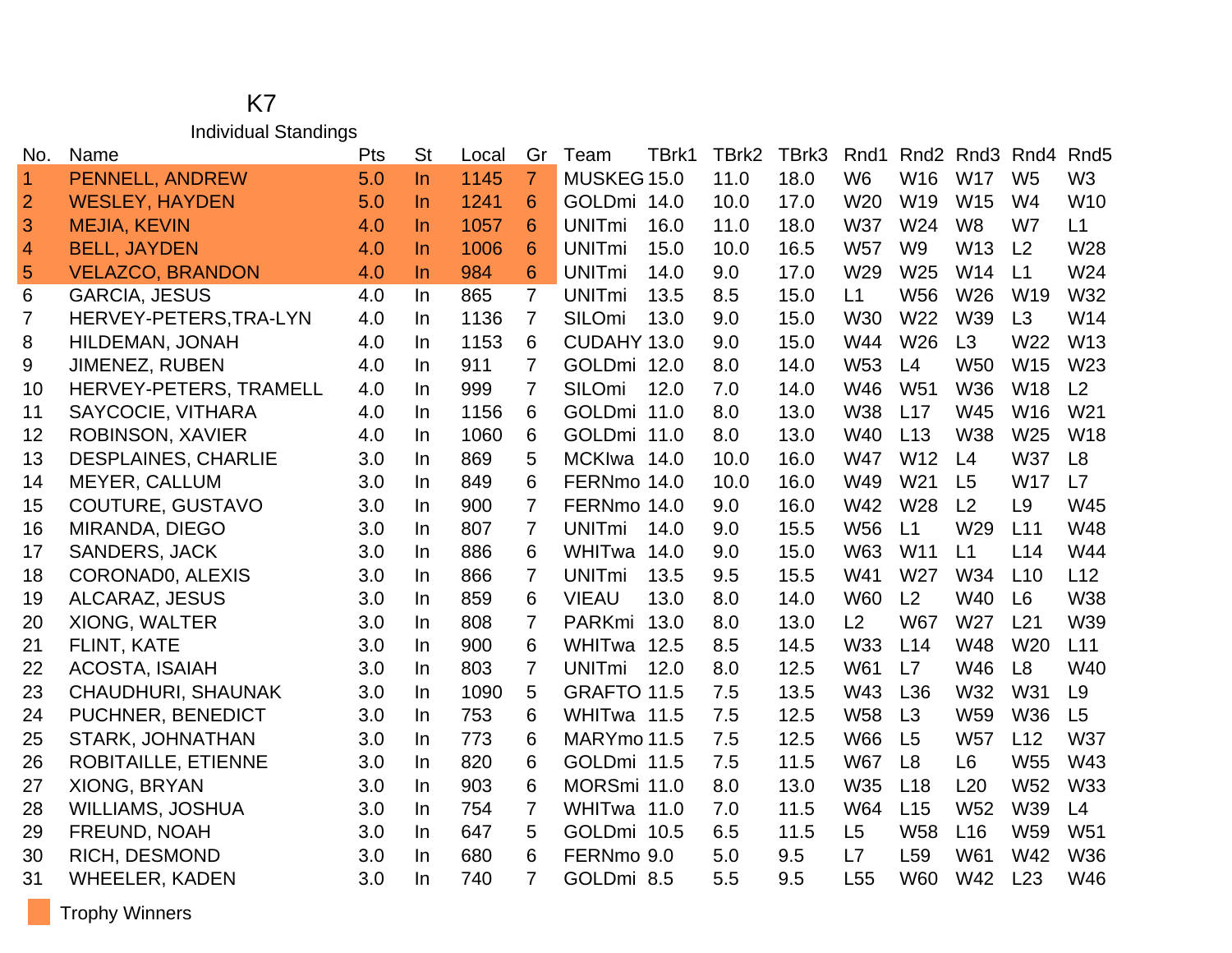| 32 | <b>BRENNAN, CONOR</b>          | 2.5 | In        | 775 | 7              | GOLDmi 7.5            | 7.5 | 12.5 | W <sub>59</sub> | D <sub>34</sub> | L23             | W41             | L <sub>6</sub>  |
|----|--------------------------------|-----|-----------|-----|----------------|-----------------------|-----|------|-----------------|-----------------|-----------------|-----------------|-----------------|
| 33 | <b>REYES, XAVIER</b>           | 2.5 | In        | 611 | 6              | UNITmi 7.5            | 7.5 | 11.0 | L21             | D49             | <b>W62</b>      | W34             | L27             |
| 34 | <b>SHEETS, ADELINE</b>         | 2.5 | <b>In</b> | 881 | 5              | MARYmo 7.0            | 7.0 | 12.0 | W48             | D <sub>32</sub> | L18             | L33             | W41             |
| 35 | NEWCOMB, CORMACK               | 2.5 | In        | 566 | 6              | FERNmo 5.0            | 5.0 | 8.5  | L27             | L41             | D <sub>58</sub> | <b>W62</b>      | <b>W55</b>      |
| 36 | MAYS, JAZMINE                  | 2.0 | In        | 810 | 6              | MORSmi 11.0           | 9.0 | 15.0 | <b>W50</b>      | W23             | L10             | L24             | L <sub>30</sub> |
| 37 | PERKINS, BENJAMIN              | 2.0 | In.       | 597 | 7              | WHITwa 10.5           | 8.5 | 14.5 | L3              | W54             | W <sub>51</sub> | L <sub>13</sub> | L25             |
| 38 | <b>HUGHES, MICHAEL</b>         | 2.0 | In.       | 683 | $\overline{7}$ | WHITwa 10.0           | 9.0 | 14.0 | L11             | W63             | L12             | <b>W47</b>      | L <sub>19</sub> |
| 39 | <b>SCHESKE, BEN</b>            | 2.0 | In        | 829 | $\overline{7}$ | GOLDmi 10.0           | 8.0 | 14.0 | W <sub>52</sub> | W45             | L7              | L28             | L20             |
| 40 | PEREZ, VICTORIO                | 2.0 | In        | 634 | 5              | FERNmo 10.0           | 8.0 | 14.0 | L12             | <b>W47</b>      | L <sub>19</sub> | W49             | L22             |
| 41 | SAENGSAVANG, AMMY              | 2.0 | In        | 487 | 6              | MORSmi 9.5            | 7.5 | 12.5 | L18             | W35             | W44             | L32             | L34             |
| 42 | OROZCO, ADAN                   | 2.0 | In        | 544 | 5              | <b>VIEAU</b><br>8.5   | 8.0 | 11.5 | L15             | W <sub>53</sub> | L31             | L <sub>30</sub> | <b>W65</b>      |
| 43 | PORTER, WILLIAM                | 2.0 | In.       | 630 | 6              | FERNmo 8.5            | 7.0 | 11.5 | L23             | L <sub>50</sub> | <b>W56</b>      | W <sub>53</sub> | L26             |
| 44 | <b>OLSON, INGRID</b>           | 2.0 | $\ln$     | 663 | 5              | GOLDmi 8.0            | 6.5 | 12.0 | L <sub>8</sub>  | <b>W55</b>      | L41             | <b>W57</b>      | L17             |
| 45 | <b>CHANG, CHARON</b>           | 2.0 | In.       | 696 | $\overline{7}$ | MORSmi 7.5            | 7.0 | 11.5 | <b>W62</b>      | L <sub>39</sub> | L11             | <b>W50</b>      | L15             |
| 46 | MUHAMMAD, AAQIL                | 2.0 | In        | 581 | 5              | MARYmo 7.0            | 6.5 | 11.0 | L10             | <b>W65</b>      | L22             | W64             | L31             |
| 47 | MILLER, LUCAS                  | 2.0 | In        | 413 | 6              | GOLDmi 7.0            | 6.5 | 10.0 | L13             | L <sub>40</sub> | W54             | L38             | W64             |
| 48 | FRANKLIN-NEWMAN, KASIM         | 2.0 | In        | 624 | 5              | GOLDmi 7.0            | 6.5 | 10.0 | L34             | W61             | L <sub>21</sub> | <b>W60</b>      | L16             |
| 49 | LEE, CAGIN                     | 2.0 | In        | 393 | 6              | GOLDmi 7.0            | 6.0 | 10.0 | L14             | D <sub>33</sub> | D <sub>55</sub> | L40             | <b>W60</b>      |
| 50 | <b>BOVI, ELLIOT</b>            | 2.0 | $\ln$     | 463 | 7              | WHITwa 6.5            | 6.0 | 10.5 | L36             | W43             | L9              | L45             | <b>W62</b>      |
| 51 | STOLLENWERK, HENRY             | 2.0 | In.       | 702 | 6              | FERNmo 6.5            | 6.0 | 10.5 | <b>W65</b>      | L10             | L37             | W63             | L <sub>29</sub> |
| 52 | ROMAN, JOHN                    | 2.0 | In        | 515 | 7              | <b>UNITmi</b><br>6.5  | 6.0 | 9.5  | L39             | W64             | L28             | L27             | <b>W66</b>      |
| 53 | <b>CHANG, CHEEKONG</b>         | 2.0 | In        | 377 | 6              | MORSmi 5.0            | 5.0 | 9.0  | L <sub>9</sub>  | L42             | <b>W67</b>      | L43             | <b>W63</b>      |
| 54 | <b>BHATTACHARJEE, SHOUBHIK</b> | 2.0 | In        | 424 | 6              | OAKCoa 3.5            | 3.5 | 5.5  | -U-             | L <sub>37</sub> | L47             | W61             | W59             |
| 55 | PRATER, XAVIER                 | 1.5 | In        | 355 | $\overline{7}$ | <b>UNITmi</b><br>9.5  | 7.5 | 12.5 | W31             | L44             | D49             | L26             | L35             |
| 56 | <b>MYLOTT, THATCHER</b>        | 1.5 | $\ln$     | 361 | 7              | GOLDmi 8.0            | 6.5 | 12.0 | L16             | L6              | L43             | <b>W58</b>      | D <sub>57</sub> |
| 57 | <b>BUCHANAN, CAMARIA</b>       | 1.5 | In.       | 535 | 7              | SILOmi<br>7.5         | 6.5 | 11.5 | L4              | <b>W66</b>      | L25             | L44             | D <sub>56</sub> |
| 58 | LARRY, LABRE                   | 1.5 | In        | 276 | 6              | MORSmi 7.0            | 7.0 | 10.0 | L24             | L29             | D <sub>35</sub> | L <sub>56</sub> | <b>W67</b>      |
| 59 | ZAMORA, JADE                   | 1.0 | In        | 385 | 6              | 11.0<br><b>UNITmi</b> | 8.5 | 14.0 | L32             | W30             | L24             | L29             | L54             |
| 60 | McKINNEY, JAMIYA               | 1.0 | In        | 430 | $\overline{7}$ | SILOmi<br>8.0         | 7.0 | 11.0 | L19             | L31             | <b>W66</b>      | L48             | L49             |
| 61 | <b>REICH, LEILANI</b>          | 1.0 | In.       | 302 | 5              | PARKmi 7.5            | 7.5 | 10.5 | L22             | L48             | L <sub>30</sub> | L54             | -B-             |
| 62 | FENNELLY, ANNA                 | 1.0 | In.       | 100 | 5              | GOLDmi 6.5            | 6.5 | 9.0  | L45             | -B-             | L33             | L35             | L <sub>50</sub> |
| 63 | <b>BERINGAUSE, NINE</b>        | 1.0 | <b>In</b> | 457 | 5              | <b>USM</b><br>6.5     | 6.0 | 9.5  | L17             | L38             | W65             | L51             | L <sub>53</sub> |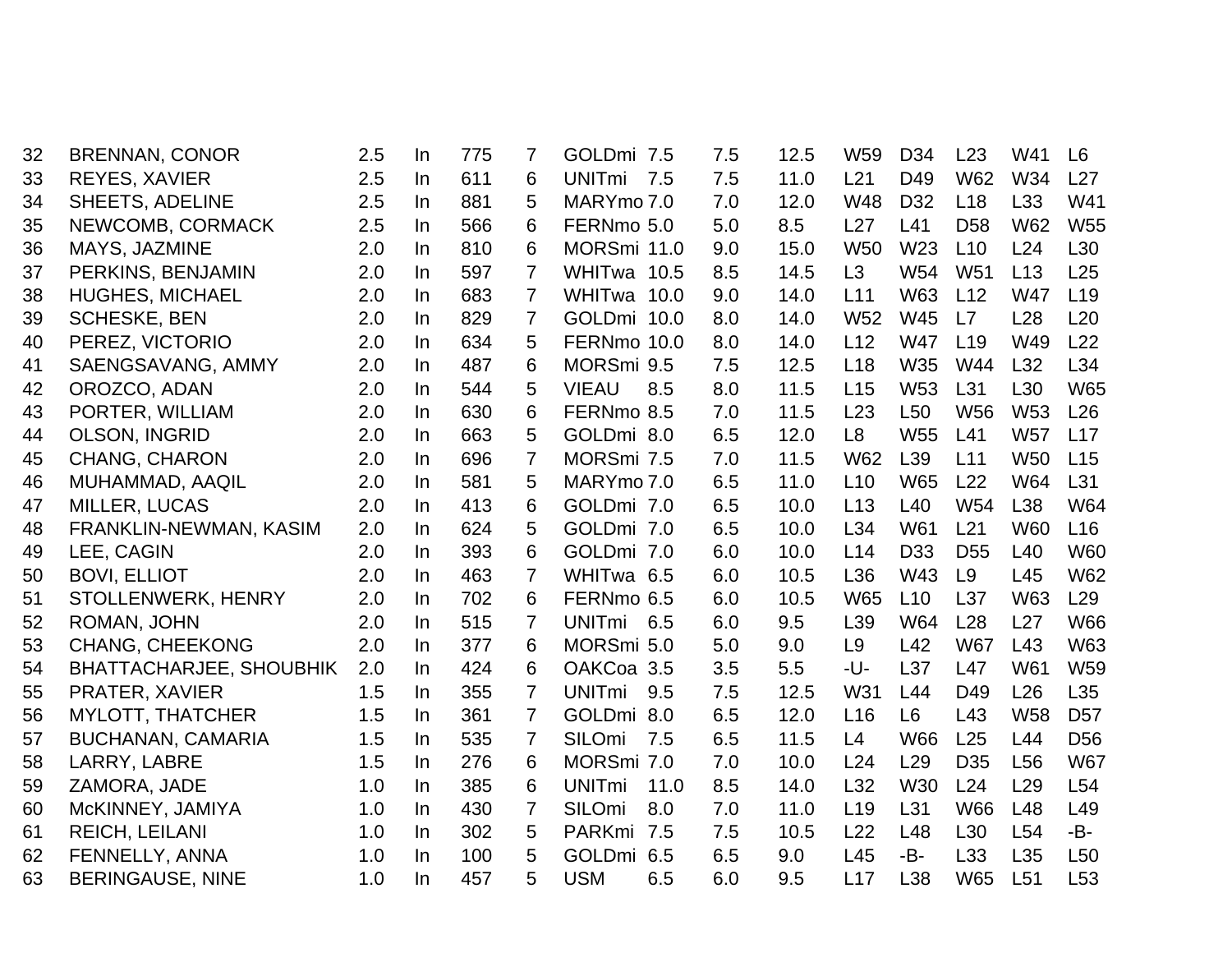| 64 WIGGINS, TATIANA | 1.0 In 187 |        |     |   | 6  MORSmi 6.0        | 6.0 9.0 |      | L28 L52 -B- L46 L47 |                 |         |  |
|---------------------|------------|--------|-----|---|----------------------|---------|------|---------------------|-----------------|---------|--|
| 65 CANNADY, AMARIE  |            | ln 220 |     | 6 | UNITmi 5.0           | 5.0 7.0 |      | L51                 | L46 L63 -B- L42 |         |  |
| 66 SCHWEI, SAWYER   |            | ln 248 |     |   | 5 GOLDmi 4.5 4.5 7.5 |         |      | L25 L57 L60         |                 | W67 L52 |  |
| 67 REYES, DANIEL    | $0.0^-$    | -In    | 290 |   | UNITmi 7.5           | 6.5     | 10.5 | L26 L20             | L53             | L66 L58 |  |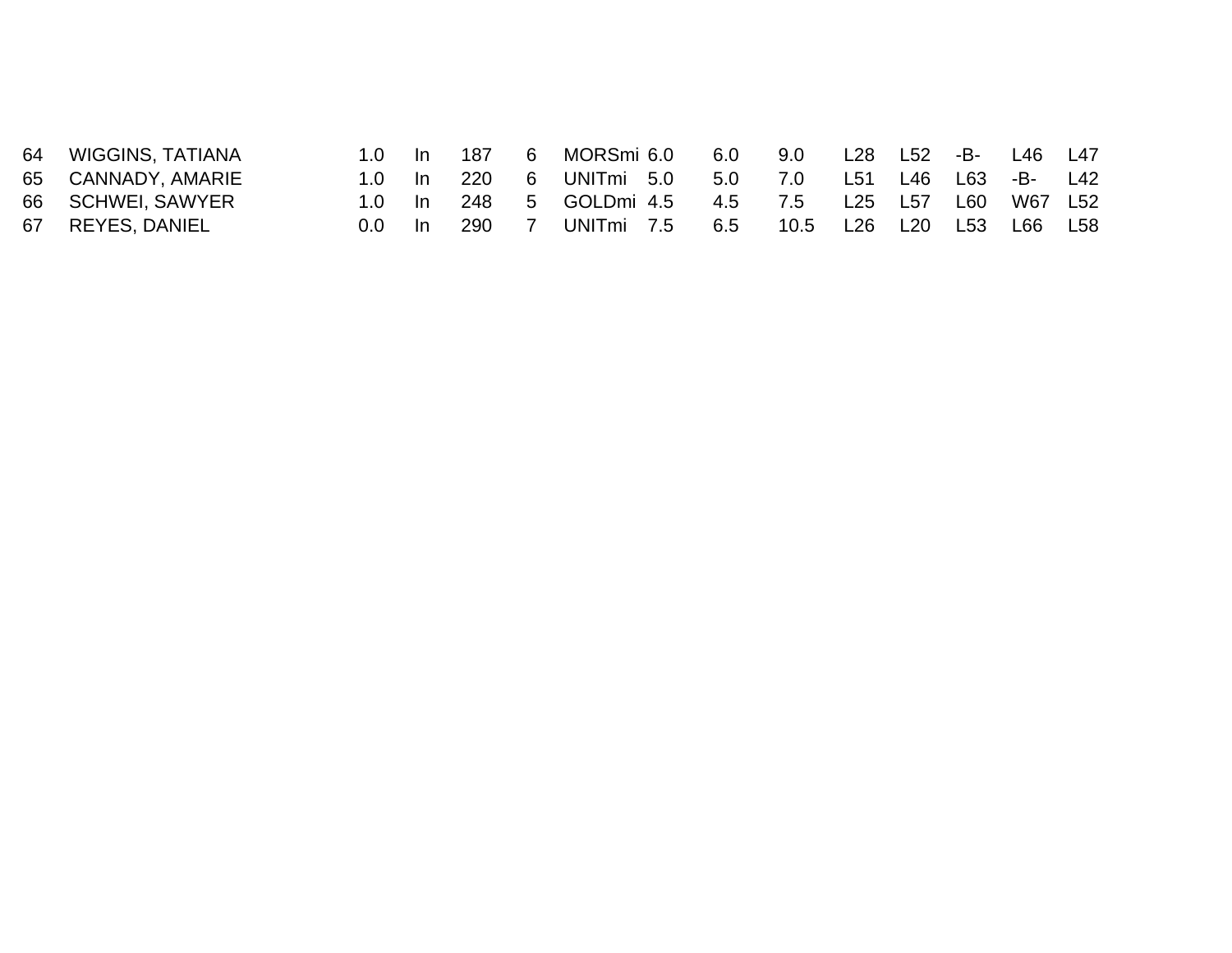|                | <b>Individual Standings</b> |            |           |       |    |               |       |       |       |                 |                  |                 |                 |                  |
|----------------|-----------------------------|------------|-----------|-------|----|---------------|-------|-------|-------|-----------------|------------------|-----------------|-----------------|------------------|
| No.            | Name                        | <b>Pts</b> | <b>St</b> | Local | Gr | Team          | TBrk1 | TBrk2 | TBrk3 | Rnd1            | Rnd <sub>2</sub> |                 | Rnd3 Rnd4       | Rnd <sub>5</sub> |
| 1              | <b>MORALES, RAFAEL</b>      | 4.5        | $\ln$     | 1516  | 8  | <b>UNITmi</b> | 14.5  | 10.0  | 16.5  | W17             | W <sub>4</sub>   | W11             | W <sub>3</sub>  | D <sub>2</sub>   |
| $\overline{2}$ | LIANG, HARRISON             | 4.5        | In.       | 1404  | 8  | WHITwa        | 12.5  | 8.0   | 13.0  | W <sub>19</sub> | W <sub>5</sub>   | W7              | W11             | D <sub>1</sub>   |
| 3              | <b>EMANUELSON, ETHAN</b>    | 4.0        | In.       | 1431  | 9  | <b>SHORin</b> | 13.5  | 9.0   | 16.5  | W <sub>10</sub> | W <sub>9</sub>   | W <sub>6</sub>  | L1              | W <sub>8</sub>   |
| 4              | <b>KOSS, THEODORE</b>       | 4.0        | In.       | 1290  | 11 | <b>OAKChs</b> | 13.5  | 9.0   | 15.5  | W12             | L1               | W <sub>10</sub> | W <sub>5</sub>  | W <sub>6</sub>   |
| 5              | <b>SCOTT, LEON</b>          | 3.0        | $\ln$     | 1138  | 8  | MORSmi 13.5   |       | 9.0   | 14.5  | W7              | L2               | W <sub>20</sub> | L4              | W11              |
| 6              | NEEB, EMMA                  | 3.0        | In.       | 1249  | 8  | GOLDmi 12.0   |       | 8.0   | 14.0  | W <sub>13</sub> | W <sub>16</sub>  | L3              | W12             | L4               |
| $\overline{7}$ | NEEB, WILL JR               | 3.0        | In.       | 1440  | 9  | GOLDmi 11.5   |       | 7.0   | 12.5  | L <sub>5</sub>  | W <sub>20</sub>  | L <sub>2</sub>  | W13             | W14              |
| 8              | <b>TAYLOR, DERRICK</b>      | 3.0        | In        | 1124  | 11 | <b>GOLDmi</b> | 11.0  | 7.0   | 12.5  | W <sub>15</sub> | L11              | W13             | W <sub>9</sub>  | L3               |
| 9              | SANCHEZ, JUAN PABLO         | 3.0        | In.       | 1113  | 8  | <b>UNITmi</b> | 11.0  | 7.0   | 12.0  | W <sub>21</sub> | L <sub>3</sub>   | W14             | L <sub>8</sub>  | W12              |
| 10             | <b>EVANS, JONATHAN</b>      | 3.0        | In        | 880   | 8  | MORSmi 10.5   |       | 6.5   | 11.0  | L <sub>3</sub>  | W19              | L4              | W <sub>20</sub> | W15              |
| 11             | <b>GULBRONSON, ZAHNI</b>    | 2.0        | In        | 1334  | 9  | <b>SHORin</b> | 12.5  | 10.5  | 17.0  | W14             | W <sub>8</sub>   | L1              | L2              | L5               |
| 12             | PUCHNER, ANTHONY            | 2.0        | In        | 855   | 8  | WHITwa        | 10.0  | 8.0   | 14.0  | L4              | W17              | W16             | L <sub>6</sub>  | L <sub>9</sub>   |
| 13             | ALVAREZ, HALEY              | 2.0        | In        | 803   | 8  | <b>UNITmi</b> | 8.5   | 7.5   | 11.5  | L <sub>6</sub>  | W21              | L8              | L7              | <b>W18</b>       |
| 14             | <b>CHANG, CHANON</b>        | 2.0        | In.       | 882   | 8  | MORSmi 8.5    |       | 7.0   | 11.5  | L11             | W <sub>15</sub>  | L9              | W <sub>16</sub> | L7               |
| 15             | PEREZ, CECILIA              | 2.0        | In.       | 499   | 8  | <b>UNITmi</b> | 7.0   | 7.0   | 10.0  | L <sub>8</sub>  | L14              | -B-             | W17             | L10              |
| 16             | <b>HARDY-WRIGHT, K</b>      | 2.0        | In        | 958   | 11 | <b>ARTSmi</b> | 6.5   | 5.5   | 9.5   | W18             | L <sub>6</sub>   | L12             | L14             | W21              |
| 17             | <b>HARPER, TYRONE</b>       | 2.0        | In        | 880   | 12 | GOLDmi 5.5    |       | 5.0   | 10.0  | L1              | L12              | <b>W18</b>      | L15             | W19              |
| 18             | VANG, ETHAN                 | 2.0        | In        | 382   | 8  | MORSmi 5.0    |       | 5.0   | 7.0   | L16             | -B-              | L17             | W21             | L13              |
| 19             | DOTSON, MAURION             | 1.0        | In        | 678   | 8  | SILOmi        | 6.0   | 6.0   | 10.5  | L2              | L10              | L21             | -B-             | L17              |
| 20             | PAGAN, CRISTIAN             | 1.0        | In.       | 201   | 8  | <b>UNITmi</b> | 6.0   | 6.0   | 9.0   | -B-             | L7               | L5              | L10             | -U-              |
| 21             | HARPER, TY                  | 1.0        | In.       | 675   | 8  | GOLDmi 6.0    |       | 5.5   | 9.0   | L <sub>9</sub>  | L <sub>13</sub>  | W19             | L18             | L16              |

## K12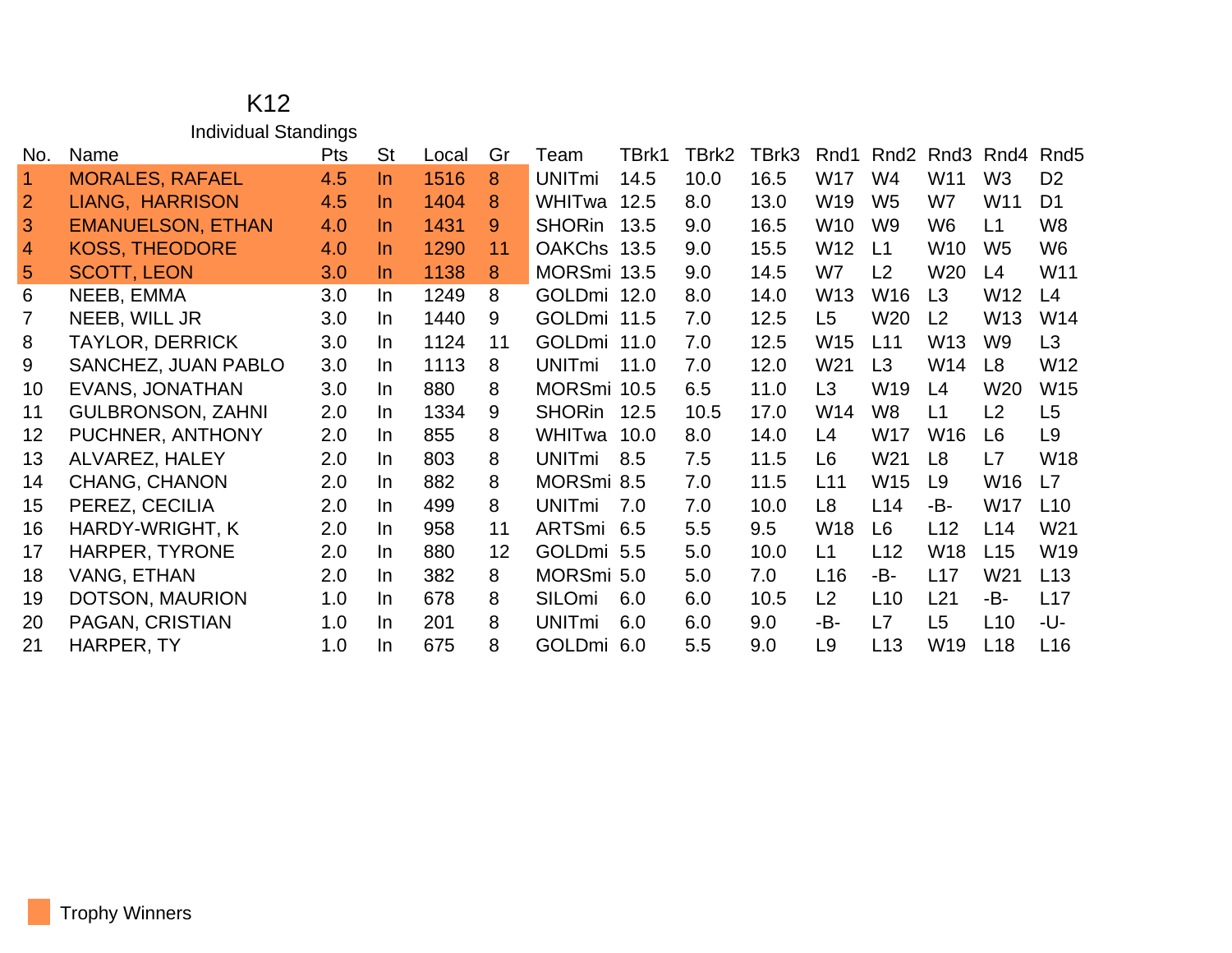## K4

Team Standings

| Plc            | Name (Players: Top 4 used)                                   | Score | Med  | Solk | SBx2 | Cum  |
|----------------|--------------------------------------------------------------|-------|------|------|------|------|
| $\vert$ 1      | <b>GOLDA MEIR ELEMENTARY SCHOOL, M (12)</b>                  | 14.5  | 37.5 | 63.5 | 79.5 | 48.5 |
|                | NEEB, NOAH (4.0,738)                                         |       |      |      |      |      |
|                | CHAPLIN, BEN (4.0,827)                                       |       |      |      |      |      |
|                | JAIN, ARNAV (3.5,672)                                        |       |      |      |      |      |
|                | HURLEBAUS, ADRIAN (3.0,740)                                  |       |      |      |      |      |
| $\overline{2}$ | Maryland Ave Montesori School, (4)                           | 12.0  | 35.5 | 57.5 | 60.5 | 37.0 |
|                | <b>URBAN, JOSEPH (4.0,767)</b>                               |       |      |      |      |      |
|                | LISBERG, MARINA (3.5,609)                                    |       |      |      |      |      |
|                | SAHOO, OJAS (2.5,782)                                        |       |      |      |      |      |
|                | SHEETS, LORELEI (2.0,339)                                    |       |      |      |      |      |
| $\overline{3}$ | FERNWOOD MONTESORI, Milwaukee (9)<br>PIEPER, KEVIN (3.0,563) | 10.5  | 31.0 | 51.5 | 34.5 | 34.0 |
|                | SARNOWSKI, DESMOND (3.0,486)                                 |       |      |      |      |      |
|                | SIEGEL, THEO (2.5,482)                                       |       |      |      |      |      |
|                | <b>JANZEN, NILES (2.0,443)</b>                               |       |      |      |      |      |
| 4              | Parkside School for the Arts, M (5)                          | 10.0  | 28.5 | 49.0 | 33.0 | 27.0 |
|                | YANG, LANCE (3.0,493)                                        |       |      |      |      |      |
|                | LAPWORTH, MATTHIAS (3.0,483)                                 |       |      |      |      |      |
|                | <b>ENDERS, WYATT (2.0,357)</b>                               |       |      |      |      |      |
|                | SCHOENROCK, DAYLEN (2.0,326)                                 |       |      |      |      |      |
| 5              | Vieau Elementary School (3)                                  | 7.0   | 22.0 | 36.5 | 30.5 | 22.5 |
|                | ALCARAZ, LEO (3.5,666)                                       |       |      |      |      |      |
|                | JIMENEZ, EZRAEL (2.5,457)                                    |       |      |      |      |      |
|                | SOLIS, AALIYAH BONILLA (1.0,100)                             |       |      |      |      |      |
| 6              | HOME(2)                                                      | 7.0   | 16.5 | 27.5 | 31.0 | 21.0 |
|                | CHINTAPANDU, ADI (4.0,670)                                   |       |      |      |      |      |
|                | CHINTAPANDU, AADYA (3.0,527)                                 |       |      |      |      |      |
| $\overline{7}$ | THORSON ELEMENTARY, CEDARBURG (2)                            | 7.0   | 15.0 | 25.0 | 35.0 | 19.0 |
|                | MCDONELL, NATHAN (5.0,1152)                                  |       |      |      |      |      |
|                | LENZ, AUGUST (2.0,243)                                       |       |      |      |      |      |
|                |                                                              |       |      |      |      |      |

Trophy Winners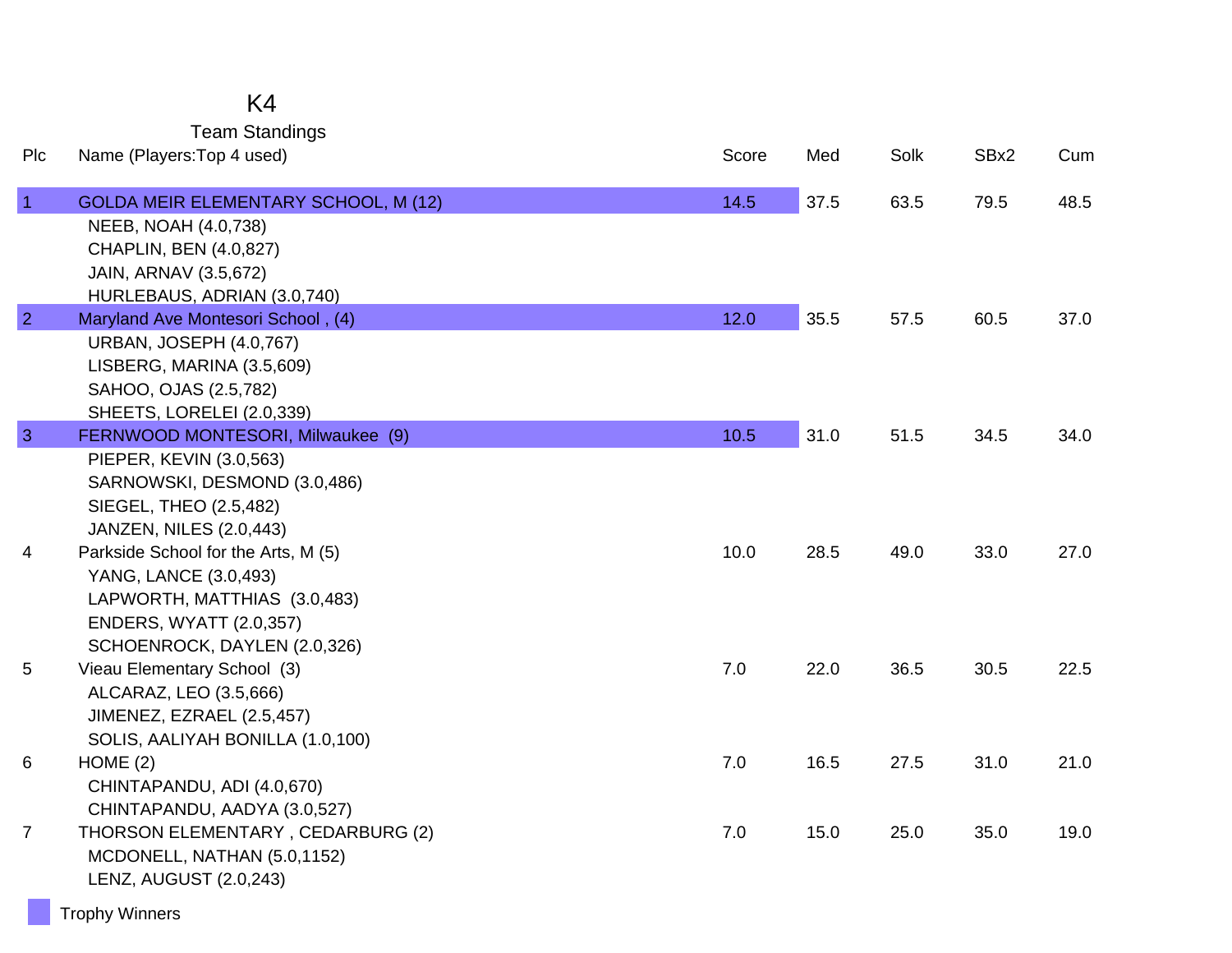Team Standings

| Plc            | Name (Players: Top 4 used)                                                                                                                                                | Score | Med  | Solk | SBx2 | Cum  |
|----------------|---------------------------------------------------------------------------------------------------------------------------------------------------------------------------|-------|------|------|------|------|
| $\vert$ 1      | GOLDA MEIR ELEMENTARY SCHOOL, M (16)<br><b>WESLEY, HAYDEN (5.0,1241)</b><br><b>JIMENEZ, RUBEN (4.0,911)</b>                                                               | 17.0  | 34.0 | 57.0 | 94.0 | 48.0 |
| $\overline{2}$ | SAYCOCIE, VITHARA (4.0,1156)<br>ROBINSON, XAVIER (4.0,1060)<br><b>UNITED COMMUNITY CENTER (13)</b>                                                                        | 16.0  | 38.5 | 66.5 | 93.0 | 50.0 |
|                | MEJIA, KEVIN (4.0,1057)<br>BELL, JAYDEN (4.0,1006)<br>VELAZCO, BRANDON (4.0,984)<br>GARCIA, JESUS (4.0,865)                                                               |       |      |      |      |      |
| $\mathbf{3}$   | Whitman Middle School, Wauwato (7)<br>SANDERS, JACK (3.0,886)                                                                                                             | 12.0  | 32.0 | 53.5 | 47.0 | 40.0 |
|                | FLINT, KATE (3.0,900)<br>PUCHNER, BENEDICT (3.0,753)<br>WILLIAMS, JOSHUA (3.0,754)                                                                                        |       |      |      |      |      |
| 4              | FERNWOOD MONTESORI, Milwaukee (7)<br>MEYER, CALLUM (3.0,849)<br>COUTURE, GUSTAVO (3.0,900)<br>RICH, DESMOND (3.0,680)<br>NEWCOMB, CORMACK (2.5,566)                       | 11.5  | 29.0 | 50.0 | 44.5 | 31.5 |
| 5              | Siloah Lutheran School, Milwau (4)<br>HERVEY-PETERS, TRA-LYN (4.0, 1136)<br>HERVEY-PETERS, TRAMELL (4.0,999)<br>BUCHANAN, CAMARIA (1.5,535)<br>MCKINNEY, JAMIYA (1.0,430) | 10.5  | 29.5 | 51.5 | 45.5 | 34.5 |
| 6              | Milwaukee Morse Middle School, (7)<br>XIONG, BRYAN (3.0,903)<br>MAYS, JAZMINE (2.0,810)<br>SAENGSAVANG, AMMY (2.0,487)<br>CHANG, CHARON (2.0,696)                         | 9.0   | 31.5 | 52.0 | 38.0 | 31.0 |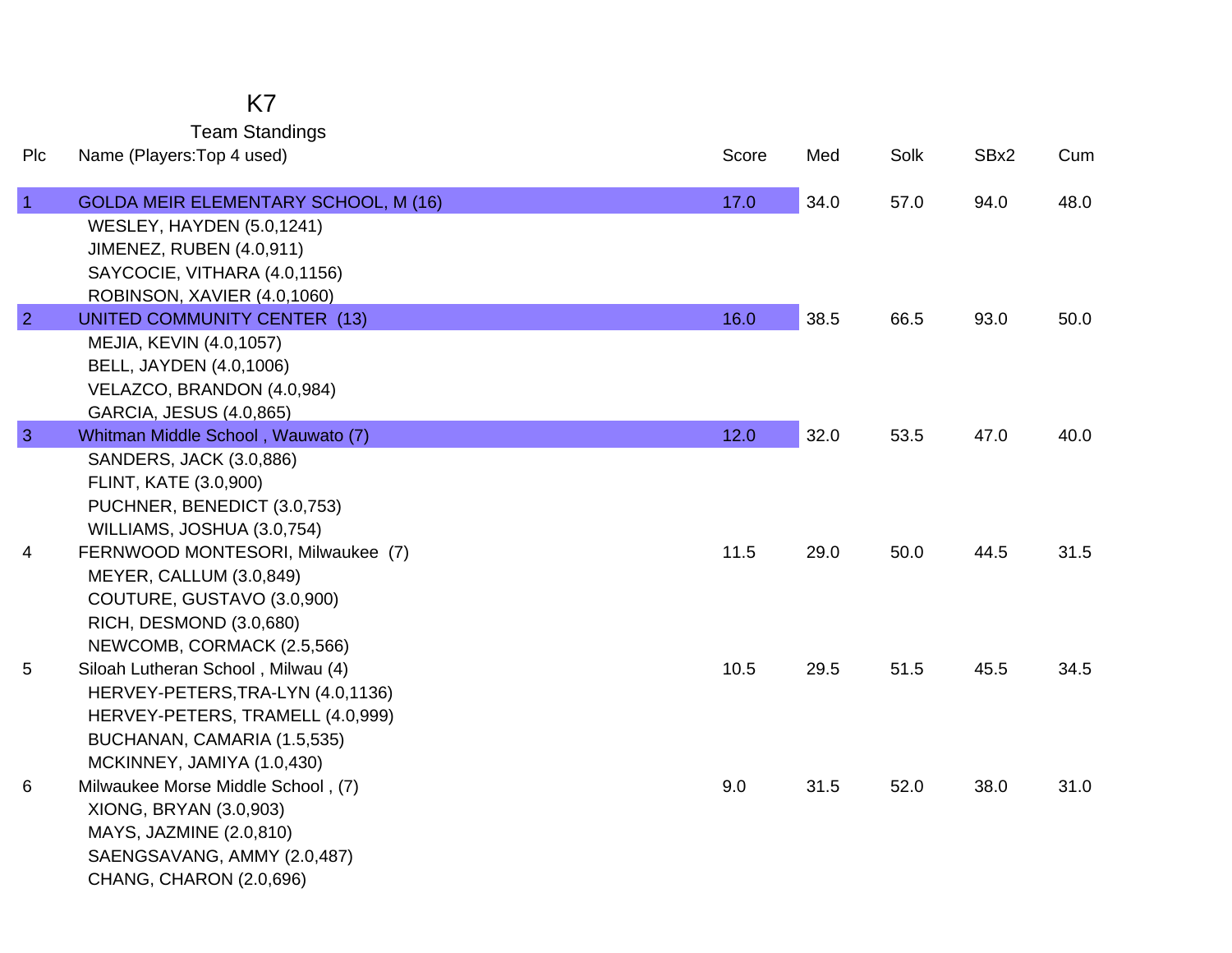| 7 | Maryland Ave Montesori School, (3)  | 7.5 | 21.0 | 35.5 | 21.5 | 23.0 |
|---|-------------------------------------|-----|------|------|------|------|
|   | STARK, JOHNATHAN (3.0,773)          |     |      |      |      |      |
|   | SHEETS, ADELINE (2.5,881)           |     |      |      |      |      |
|   | MUHAMMAD, AAQIL (2.0,581)           |     |      |      |      |      |
| 8 | Vieau Elementary School (2)         | 5.0 | 16.0 | 25.5 | 15.0 | 14.0 |
|   | ALCARAZ, JESUS (3.0,859)            |     |      |      |      |      |
|   | OROZCO, ADAN (2.0,544)              |     |      |      |      |      |
| 9 | Parkside School for the Arts, M (2) | 4.0 | 15.5 | 23.5 | 10.0 | 8.0  |
|   | XIONG, WALTER (3.0,808)             |     |      |      |      |      |
|   | REICH, LEILANI (1.0,302)            |     |      |      |      |      |